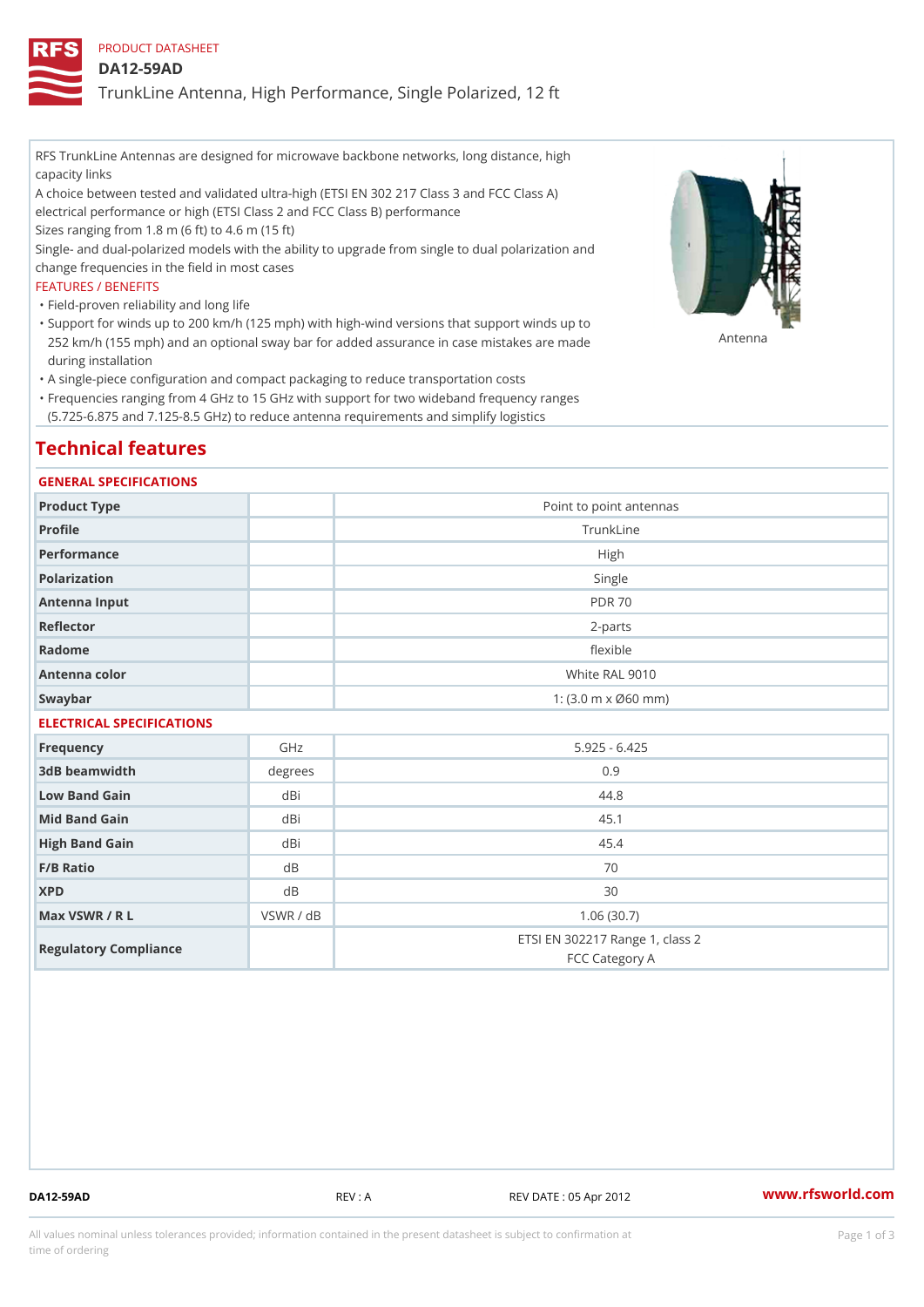# PRODUCT DATASHEET

## DA12-59AD

TrunkLine Antenna, High Performance, Single Polarized, 12 ft

| MECHANICAL SPECIFICATIONS                                                   |              |                                                                          |  |  |
|-----------------------------------------------------------------------------|--------------|--------------------------------------------------------------------------|--|--|
| Diameter                                                                    | ft $(m)$     | 12(3.7)                                                                  |  |  |
| Elevation Adjustment                                                        | degrees      | ± 5                                                                      |  |  |
| Azimuth Adjustment                                                          | degrees      | ± 5                                                                      |  |  |
| Polarization Adjustment                                                     | degree:      | ± 5                                                                      |  |  |
| Mounting Pipe Diameter<br>minimum                                           | $mm$ (in)    | 114(4.5)                                                                 |  |  |
| Mounting Pipe Diameter<br>maximum                                           | $mm$ (in)    | 114(4.5)                                                                 |  |  |
| Approximate Weight                                                          | kg (lb)      | 420 (924)                                                                |  |  |
| Survival Windspeed                                                          | $km/h$ (mph) | 200 (125)                                                                |  |  |
| Operational Windspeed                                                       | $km/h$ (mph) | 190 (118)                                                                |  |  |
| <b>STRUCTURE</b>                                                            |              |                                                                          |  |  |
| Radome Material                                                             |              | PVC coated fabric                                                        |  |  |
| FURTHER ACCESSORIES                                                         |              |                                                                          |  |  |
| optional Swaybar                                                            |              | 1: SMA-SK-60-3000A (3.0 m x Ø60 mm)                                      |  |  |
| Further Accessories                                                         |              | SMA-WK-12: Wind Kit<br>SMA-SKO-UNIVERSAL-L : Universal sway bar fixation |  |  |
| MOUNTOUTLINE                                                                |              |                                                                          |  |  |
| m m<br>$Dimension_A$<br>(i n)                                               |              | 3800 (150)                                                               |  |  |
| m m<br>$Dimension_B$<br>(in)                                                |              | 1880()                                                                   |  |  |
| m m<br>$Dimension_C$<br>(in)                                                |              | 670 (26.5)                                                               |  |  |
| $Dim_D - D -$<br>m <sub>m</sub><br>$114$ m m $(4.5$ $-$ ir $)$ P ii p $\ge$ |              | 190(7.5)                                                                 |  |  |

(in) Dimension\_F m<sub>m</sub> (in) 1580 (62.5)

m<sub>m</sub>

Dimension\_E

370 (14.57)

DA12-59AD REV : A REV DATE : 05 Apr 2012 [www.](https://www.rfsworld.com)rfsworld.com